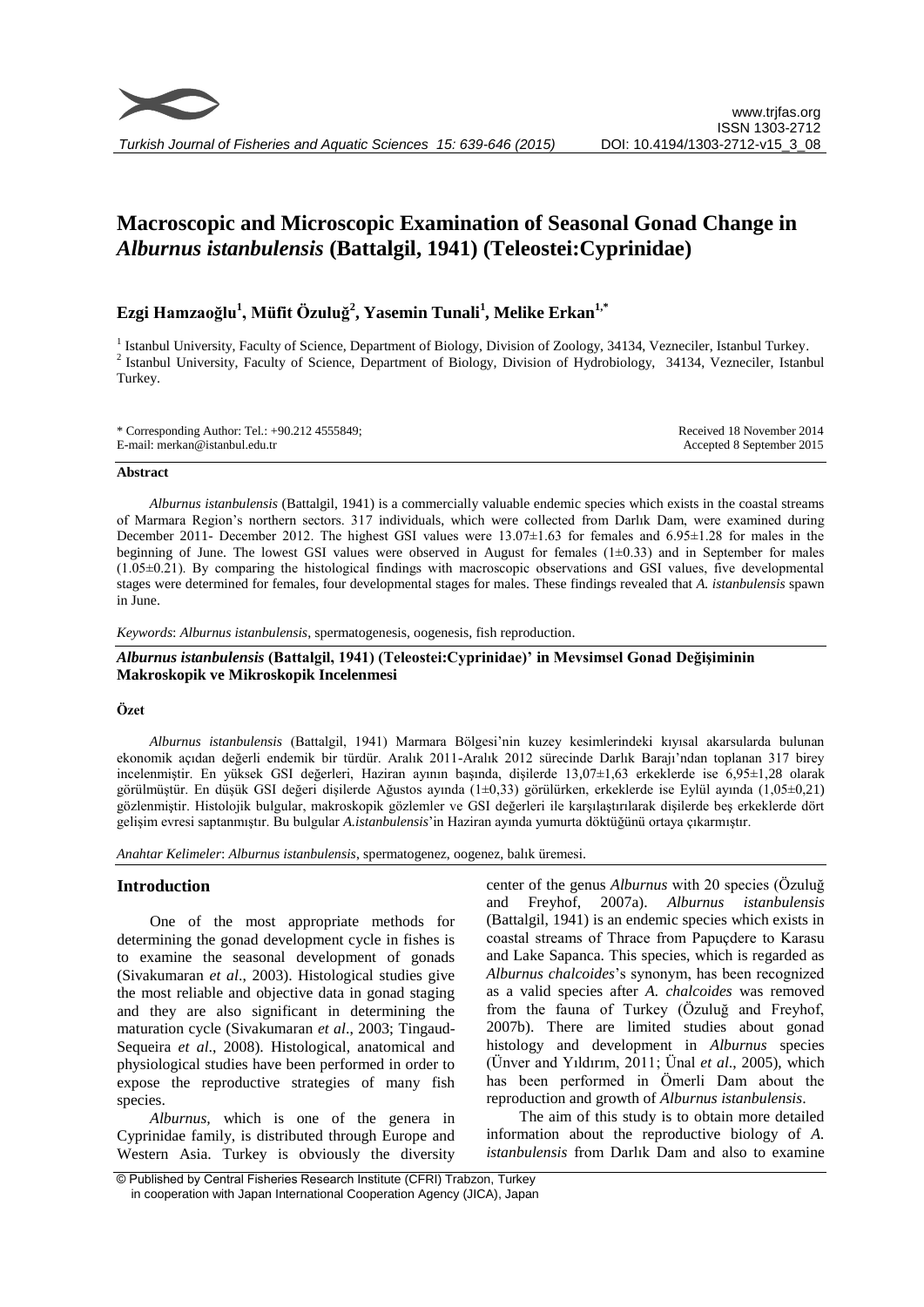the seasonal gonad differentiation.

# **Materials and Methods**

## **Field Sampling**

The fish samples were collected from Darlık Dam. Darlık Dam is located (41°5'3"N 29°34'52"E) in İstanbul, which was built onto Darlık Stream in 1988. Three hundred seventeen specimens were collected monthly in the period from December 2011 to December 2012. Various gill nets with 12-25 mm mesh sizes and electroshock units were used for sampling. Nets were left in the water for 12 hours nightlong and picked up in the morning. In the months May-June sampling was performed in Darlık Stream which enters the lake with electroshock unit in order to collect small sized samples.

### **Laboratory Processing**

Samples were brought to laboratory with cooling boxes. Total Length  $(L_T)$ , Standard length  $(L_S)$  were measured with 1 mm sensitive caliper and Total weight  $(W_T)$  with 0.01 g sensitive scale. The gonads were dissected and measured.

Gonadosomatic index (GSI) was calculated via the formula  $GSI=W_Gx100/W_T$ . Scales were used for determining the ages of samples by read via microfiche reader.

# **Macroscopic and Histological Processing and Staging**

Six adult female and six adult male gonads were randomly selected each month from II-III and IV age groups. Gonads were fixed in Bouin for 12 hours, then they were passed through graded alcohols and paraffin blocks were prepared. Tissues were sectioned into 4-5μm thickness and then stained with Hematoxylin and Eosin (H&E). Three slides were prepared from each individual for cell counting and for staging by light microscope. 10 random areas were selected from each slide by using Nikon Eclipse E200 microscope. 10x10 grid was placed onto these areas, then cell counting was performed.

Ovaries were examined according to color, structure and clarity of the oocytes while testes were examined only according to color and structure (West, 1990). Female gonads were divided according to most dominant oocyte type and presence of mature oocyte and atretic follicles (West, 1990; Smith and Walker, 2004), whereas staging process of male individuals was performed according to spermatogonium, spermatocyte, spermatid and spermatozoa numbers (Smith and Walker, 2004; Schulz *et al*., 2010). Immature individuals were ignored in all evaluations.

100 oocytes with different oogenesis stages, which have been selected from random individuals, were measured laterally with ocular micrometer under 10x and 40x magnification. Only cells with nuclear sections were counted. Cells with inappropriate shape and features were ignored.

#### **Results**

#### **Morphometric Data**

Total and standard size ranges of 317 individuals which were caught in Darlık Dam were shown in Table 1. Male-female ratio of the examined samples is 1:1.56 (123 male, 194 female). Age range is between 0-IV age groups. Size ranges and averages according to the age groups are given in Table 2.

#### **Monthly Changes in Gonadosomatic Index**

Three hundred five specimens were investigated for GSI values. The highest GSI value is in the first half of June with  $13.07\pm1.63$  for females and  $6.95\pm1.28$  for males. In the second half of June GSI values were decreased with 2.44±1.68 for females and 2.48±1.72 for males. The lowest GSI values were observed in August for females  $(1\pm0.33)$  and

**Table 1.** The monthly total length (mm) distribution of *A. istanbulensis*

| Date     |    | Female  |      |           |             | Male    |      |      |
|----------|----|---------|------|-----------|-------------|---------|------|------|
|          | n  | Min-max | mean | <b>SD</b> | $\mathbf n$ | Min-max | mean | SD   |
| 14.12.11 | 6  | 147-191 | 162  | 13.4      | 3           | 148-170 | 161  | 7.5  |
| 19.01.12 | 5  | 155-170 | 164  | 6.8       | 2           | 155-155 | 155  |      |
| 26.02.12 | 6  | 132-191 | 157  | 16.8      | 11          | 139-189 | 149  | 13.9 |
| 19.03.12 | 21 | 137-200 | 155  | 15.7      | 16          | 135-177 | 145  | 11.5 |
| 23.04.12 |    | 151     |      |           | 4           | 109-148 | 136  | 18.3 |
| 13.05.12 | 5  | 116-16  | 136  | 13.8      | 3           | 132-139 | 135  | 12.6 |
| 01.06.12 | 5  | 111-131 | 122  | 9.9       | 6           | 101-114 | 108  | 5.0  |
| 20.06.12 | 15 | 53-163  | 131  | 35.4      | 28          | 102-163 | 130  | 38.2 |
| 15.07.12 | 5  | 71-160  | 134  | 41.8      | 13          | 130-164 | 147  | 9.6  |
| 12.08.12 | 21 | 140-195 | 159  | 11.9      | 8           | 132-166 | 152  | 13.4 |
| 30.09.12 | 22 | 155-225 | 176  | 15.4      | 6           | 141-165 | 154  | 13.2 |
| 05.11.12 | 35 | 146-219 | 174  | 16.0      |             | 146-177 | 159  | 16.0 |
| 02.12.12 | 27 | 154-203 | 178  | 15.8      | 9           | 147-189 | 160  | 15.2 |
| 23.12.12 | 20 | 160-255 | 179  | 23.6      | 7           | 129-165 | 152  | 12.5 |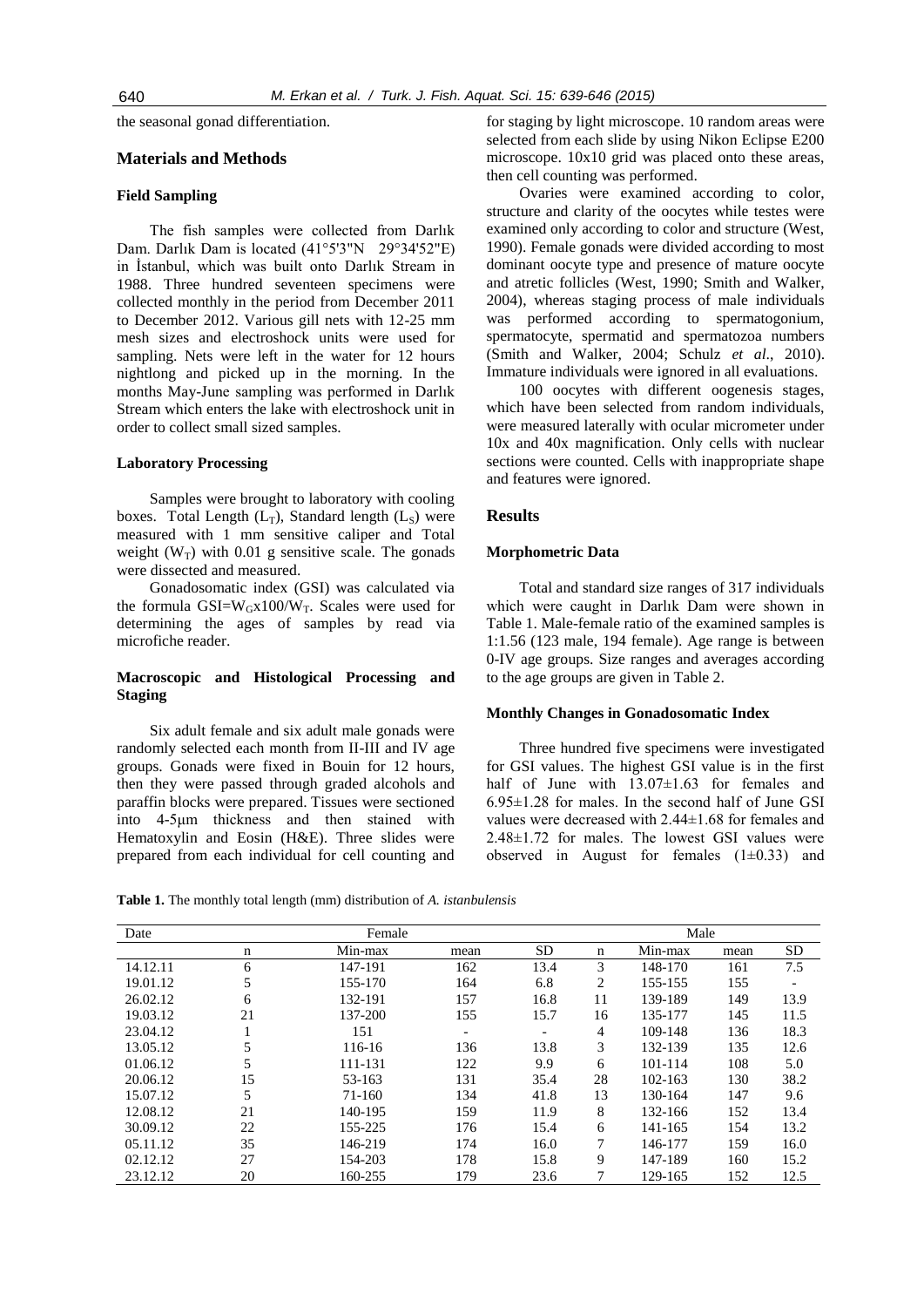| Age Groups | Sample size | Total Lenght<br>Min-Max (mean $\pm$ SD) |
|------------|-------------|-----------------------------------------|
| O          | 42          | $37-133(75\pm30)$                       |
|            | 175         | $105-203(152\pm 17)$                    |
| П          | 71          | $130-225(166\pm17)$                     |
| Ш          | 23          | $160-211(184\pm14)$                     |
| IV         |             | $219 - 255(237 \pm 25)$                 |

**Table 2.** Specimen numbers and total lengths (mm) of *A. istanbulensis* according to age groups

September for males  $(1.05\pm0.21)$ . These results show that *A. istanbulensis* spawn in June. The GSI values of female and male individuals are stable between November and February (Figure 1, Table 3).

#### **Morphology and Histology of Ovary and Testis**

Ovaries were divided into five stages morphologically and histologically which are developing, maturating, spawning, spent and redeveloping stage (Table 4, Figure 2). Testis morphology and histology was divided into four stages, which are early spermatogenesis, mid spermatogenesis, spawning and spent stage (Table 5 and Table 6, Figure 3). The developmental stages of oocytes and relevant explanations were given in Figure 4. According to the cell counting that were performed in the light of these data, cell ratios are similar at the developmental stage of ovary (January, February and March) and early nucleolar cell is the most abundant (Figure 2A). At the stage of maturation (April and May) an increase in the number of late vitellogenic and mature cells were observed (Figure 2B). At the stage of spawning (June) once again all kinds of cells were present, while atretic follicles were observed in addition (Figure 2C). At the stage of spent (July and August) numerous early and late perinucleolar cells were found (Figure 2D, Figure 5). As a result of cell counting performed on male individuals, the most abundant cell type was primary spermatocyte in the testis at the stage of early spermatogenesis (October, November, December and January) and apart from some spermatogonia A and B cells (Figure 3A-B) were found. Secondary spermatocytes and spermatids were observed at the stage of mid spermatogenesis (February, March, April and May) (Figure 3C-D). The spermatocyst were found, which is full of the spermatozoa in the testis, at the spawning stage (June and July) (Figure 3E-F). Only spermatogonia A and B cells and very few primary spermatocytes were observed at the spent stage (August and September) in the testis (Figure 3G-H, Figure 6).

## **Reproduction Period**

Reproductive period of *A. istanbulensis* was revealed with macroscopic and microscopic observations. According to these findings, spawning starts in June and ends in the beginning of July. Male and female individuals reach to sexual maturity at the first age. The most significant indicator of the spawning time is to observe atretic follicles in females in June (Figure 6).

Gonad development of both sexes is synchronic in Darlık *A*. *istanbulensis* population. Histological and macroscopic findings of monthly collected female and male samples and the results of gonadosomatic index values show that *A. istanbulensis* spawning occurs once a year.

# **Discussion**

*Alburnus istanbulensis* is a commercially valuable endemic species which exists in Marmara Region (Özuluğ and Freyhof, 2007b). In this study, annual gonadal development of *A. istanbulensis* was determined monthly by macroscopic, microscopic examinations and GSI values were calculated.

Although there are studies about the reproductive biology of fishes from the genus *Alburnus* (Guerriero *et al*. 1998; Ünal *et al*., 2005; Ünver and Yıldırım, 2011), there is only one study about *A. istanbulensis* (Tarkan *et al*., 2005). The gonad histology of *A. istanbulensis* has been examined for the first time in this study.

GSI is an ideal way to show the seasonal gonad change for the fishes that are spawning once a year (Barros and Regidor, 2002). The monthly GSI analysis and histological findings showed that ovarium type of *A. istanbulensis* is group synchronous and this species spawns once in a breeding season for females and males as *Alburnus* sp. collected from Lake Tödürge (Ünver and Saraydin, 2004).

Four development stages were observed in histological analyses in males. Mid spermatogenesis stage was observed between February and May, following that spawning stage was occurred in June and at the beginning of July. The spawning stage that had started in June continued until July and spent stage was observed in the samples that had been taken in August. Ovary that develops between January and May reaches to the maximum weight and mature oocyte number in June. Numerous atretic follicles were found in the samples that were taken in July. An obvious decrement in GSI values of the samples which were taken in the second half of June was also seen. According to these findings, it can be said that the reproductive period of *A. istanbulensis* in the Darlık Dam is between the second half of June and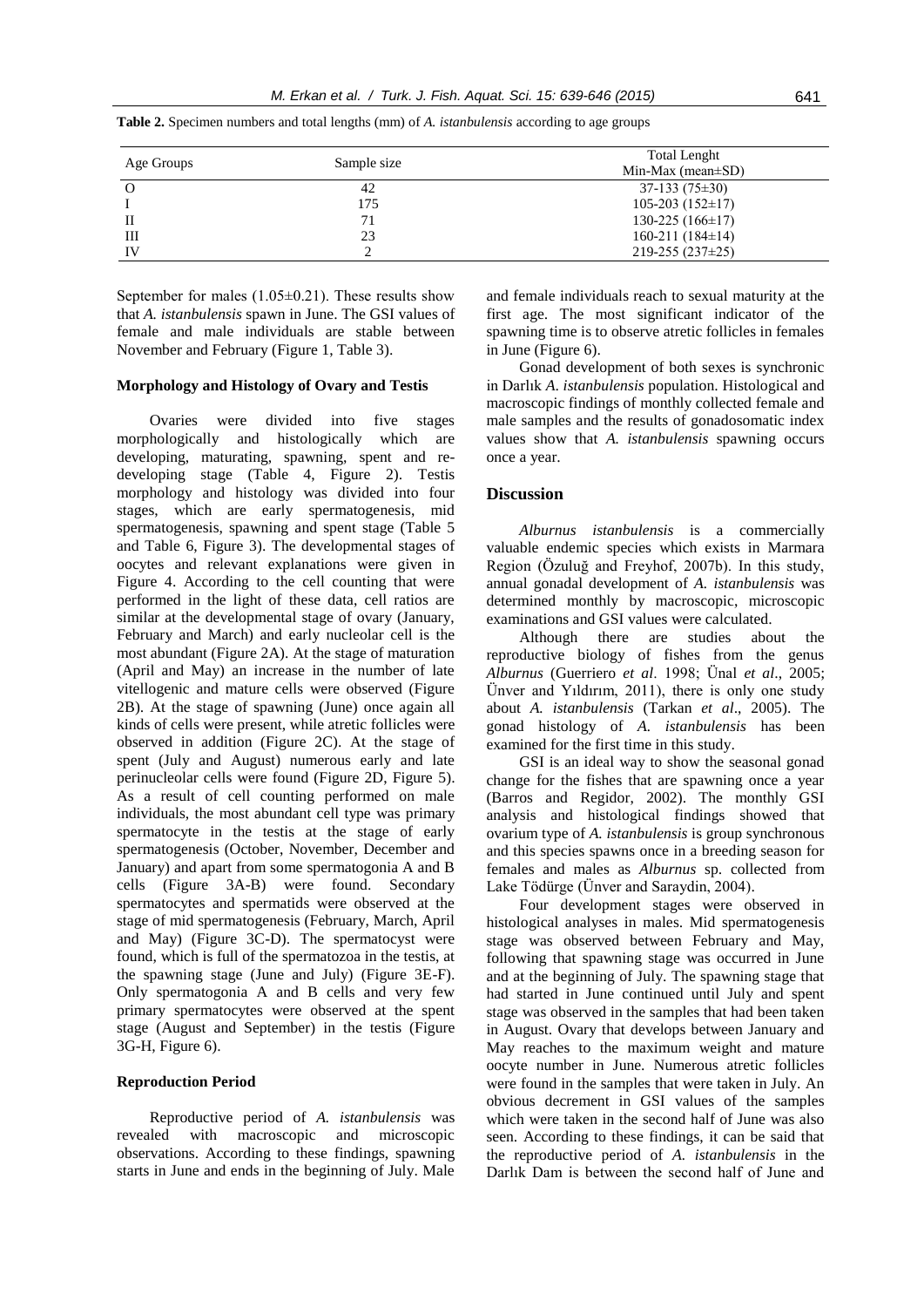

**Figure 1.** Monthly variations of the GSI values of *A. istanbulensis.*

**Table 3.** The monthly GSI changes of *A. istanbulensis*

| Date     |    | Female        |       |                          |             | Male          |      |           |
|----------|----|---------------|-------|--------------------------|-------------|---------------|------|-----------|
|          | n  | Min-Max       | Mean  | <b>SD</b>                | $\mathbf n$ | Min-Max       | Mean | <b>SD</b> |
| 14.12.11 | 6  | 1.58-4.46     | 2.76  | 0.96                     | 3           | $1.02 - 1.32$ | 1.13 | 0.16      |
| 19.01.12 | 5  | $2.12 - 3.15$ | 2.76  | 0.42                     | 2           | $1.11 - 1.44$ | 1.27 | 0.23      |
| 26.02.12 | 6  | 2.44-2.47     | 3.52  | 0.73                     | 11          | $0.56 - 2.92$ | 2.13 | 0.70      |
| 19.03.12 | 21 | 1.14-5.08     | 3.07  | 0.86                     | 16          | 1.13-3.26     | 1.65 | 0.54      |
| 23.04.12 |    | 4.76-4.76     | 4.76  | $\overline{\phantom{a}}$ | 4           | $0.71 - 5.73$ | 3.39 | 2.13      |
| 13.05.12 | 5  | 4.50-10.34    | 7.25  | 2.47                     | 3           | $1.01 - 6.01$ | 3.95 | 2.62      |
| 01.06.12 |    | 11.34-16.05   | 13.07 | 1.63                     | 6           | 5.51-8.63     | 6.95 | 1.28      |
| 20.06.12 | 3  | 0.86-7.07     | 2.44  | 1.68                     | 28          | $0.73 - 7.22$ | 2.48 | 1.72      |
| 15.07.12 | 5  | $0.19 - 2.11$ | 1.09  | 0.79                     | 13          | $0.32 - 5.34$ | 1.27 | 1.24      |
| 12.08.12 | 21 | $0.47 - 1.63$ | 1.00  | 0.33                     | 8           | $0.31 - 2.01$ | 1.06 | 0.67      |
| 30.09.12 | 22 | $0.87 - 1.59$ | 1.19  | 0.22                     | 6           | $0.64 - 1.22$ | 1.05 | 0.21      |
| 05.11.12 | 35 | 1.29-3.11     | 2.04  | 0.51                     | 7           | $0.69 - 1.78$ | 1.25 | 0.44      |
| 02.12.12 | 27 | 2.00-3.96     | 2.70  | 0.48                     | 9           | $0.57 - 2.19$ | 1.40 | 0.49      |
| 23.12.12 | 20 | 2.34-3.96     | 2.87  | 0.45                     | 7           | $0.25 - 2.64$ | 1.58 | 0.77      |

**Table 4.** Macroscopic and histological characteristics of ovaries at five developmental stages together with the average gonadosomatic index values between January-December 2012

| Stage         | Macroscopic                                                                                                                                                              | Histological                                                                                                                                                                                            | <b>GSI</b>               |
|---------------|--------------------------------------------------------------------------------------------------------------------------------------------------------------------------|---------------------------------------------------------------------------------------------------------------------------------------------------------------------------------------------------------|--------------------------|
| Developing    | Ovary has an average diameter of 3.5 mm and blue-<br>gray color. Oocytes aren't distinctive.                                                                             | Pre-vitellogenic<br>(early)<br>oocytes<br>and<br>late<br>perinucleolar) are dominant. Early vitellogenic<br>and vitellogenic cells are also observed.<br>Vitellogenic and late vitellogenic oocytes are | $GSI = 3.12$<br>$n = 32$ |
| Maturation    | Ovary has an average diameter of 4.4 mm. Oocytes<br>usually have yellow color and are easily<br>distinguished by naked eye.                                              | dominant. Also mature oocytes are observed,<br>though in small amounts. Although advanced<br>oocytes are dominant, it is possible to observe<br>cells at each stage.                                    | $GSI = 6.01$<br>$n=6$    |
| Spawning      | Ovaries at this stage are quite thickened and have a<br>diameter of 4.9 mm approximately. Ovary has<br>blood vessels with red-pink color and its oocytes<br>are obvious. | Oocytes at late vitellogenic and mature stages<br>are dominant. At this stage atretic follicles are<br>frequently observed so that it indicates the<br>spawning.                                        | $GSI = 7.75$<br>$n=8$    |
| Spent         | Ovaries have a thread-like appearance. Ovaries<br>have orangish white color and have a diameter of<br>2.1 mm approximately. Blood vessels are<br>distinctive.            | Early and late perinucleolar oocytes are mostly<br>observed at this stage. It is possible to see<br>cortical alveoli and a very small quantity of early<br>vitellogenic oocytes.                        | $GSI=1.04$<br>$n=26$     |
| Re-Developing | Ovaries with different colors including yellow-<br>orange and green are observed and their average<br>diameter is 3.2 mm.                                                | All stages of vitellogenic oocytes are observed.<br>Early vitellogenic and vitellogenic cells are<br>dominant. Late vitellogenic and mature cells are<br>present even if just a bit.                    | $GSI = 2.00$<br>$n=104$  |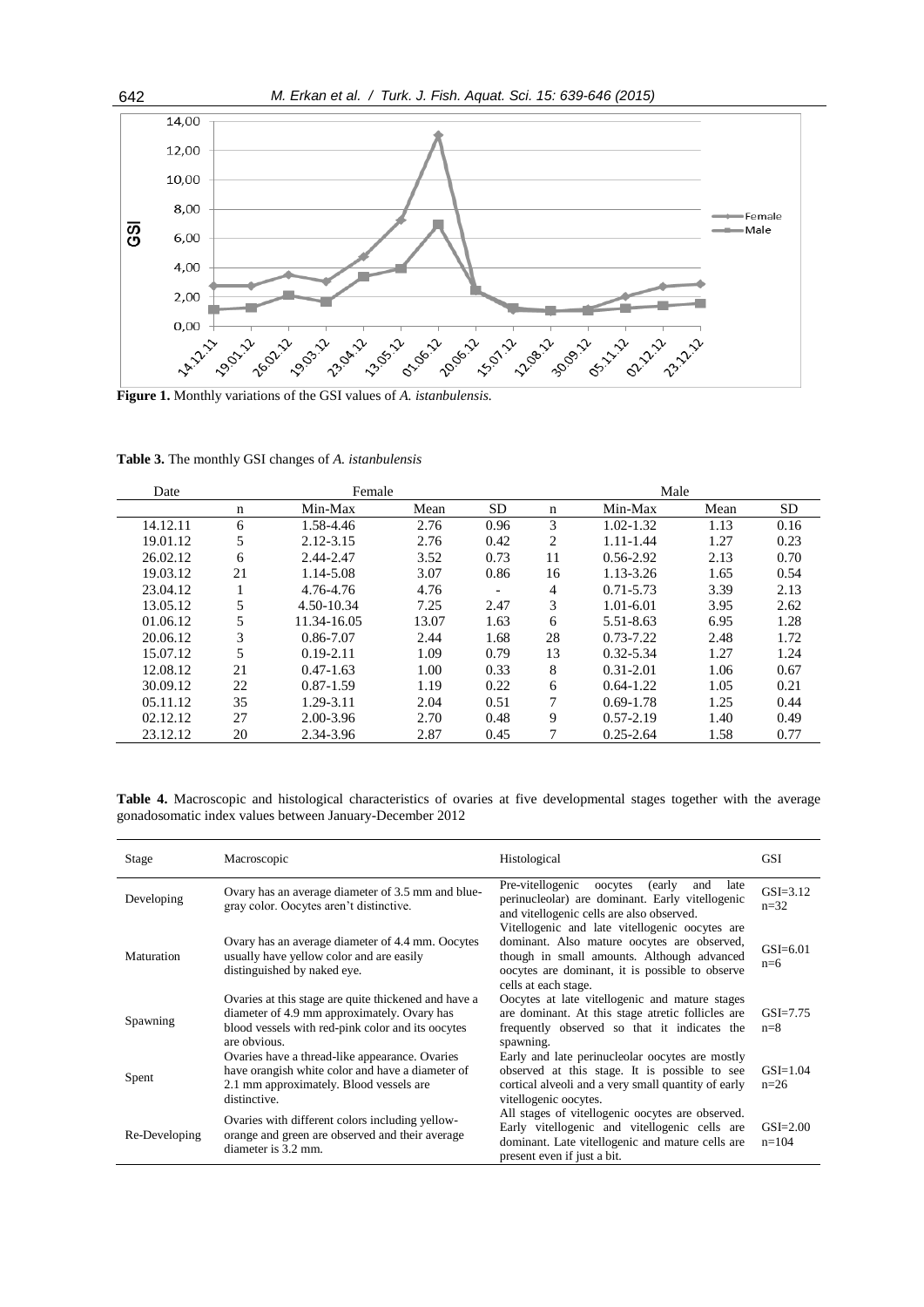

**Figure 2.** The histological structure of ovarium in *A. istanbulensis* (A) Developing, (B) Maturating, (C) Spawning and (D) Spent stages. ep: early perinucleolar, v: vitellogenic, lv: late vitellogenic, ev: early vitellogenic ( x4, scale bar: 300μ; H&E).

**Table 5.** Macroscopic characteristics of testes at four developmental stages and gonadosomatic index values of *A. istanbulensis*

| Stage                 | Macroscopic Appearance                                                                                                                                                                                                                        | <b>GSI</b>       |
|-----------------------|-----------------------------------------------------------------------------------------------------------------------------------------------------------------------------------------------------------------------------------------------|------------------|
| Early spermatogenesis | Testes are usually slightly transparent and gray-pink colored and they have short and<br>thick appearance. Since the blood vessels are not so distinctive, appearance is<br>transparent. The average diameter of test is 2.1 mm at this stage | 1.39<br>$n=25$   |
| Mid spermatogenesis   | Since blood vessels are more distinctive, testes appear to have pink color. Test is has an<br>average diameter of 2.7 mm.                                                                                                                     | 2.77<br>$n = 34$ |
| Spawning              | Testes of fishes at this stage have reached to an average diameter of 3.4 mm by getting<br>quite thick. Blood vessels are so distinctive and usually have white-gray color.                                                                   | 3.58<br>$n=47$   |
| Spent                 | The testes of the individuals have emptied therefore became thinner. Their colors are<br>usually pink-white and diameters are 1.1 mm averagely.                                                                                               | 1.05<br>$n=14$   |

| Table 6. Histological characteristics of testes at four developmental stages of A. <i>istanbulensis</i> |  |  |  |  |
|---------------------------------------------------------------------------------------------------------|--|--|--|--|
|---------------------------------------------------------------------------------------------------------|--|--|--|--|

| Stage           | Histology                                                                                            |
|-----------------|------------------------------------------------------------------------------------------------------|
| Early           | Especially 3 types of cell are seen at this stage. Spermatogonia A and B are abundant. Spermatocysts |
| spermatogenesis | of primary spermatocytes are quite dominant and encircle the lobules.                                |
| Mid             | Primary and secondary spermatocytes are dominant and developed cells migrate towards the lumen.      |
| spermatogenesis | Spermatogonia A and B type cells are also observed but they are fewer compared to spermatocytes in   |
|                 | terms of number.                                                                                     |
| Spawning        | Lumens are broadened that test is appears to have lost its unity. At these stage spermatids can be   |
|                 | found in addition to primary and secondary spermatocytes. Numerous mature sperms are observed as     |
|                 | a pack or dispersed in the lumen inside the spermatocysts. Mature sperms can be easily distinguished |
|                 | by their large, basophilic head and their long eosinophilic tail.                                    |
| Spent           | Lobules are narrowed because the sperms are shed. Interstitial tissue and blood vessels are          |
|                 | distinctive. At this stage, spermatogonia A and B are the dominant cell types. Spermatocyte can be   |
|                 | seen rarely.                                                                                         |

the beginning of July.

It has been stated that the species of *Alburnus albidus* from the pond of the Alento River spawn between May and June (Guerriero *et al*.,1998). Ünver and Yıldırım (2011) stated that spawning of *Alburnus* sp. collected from Lake Tödürge, was occured between May and June. In another study, which has been carried out the ovary of *Alburnus* sp. from Lake Tödürge, it was stated that spawning begins at the end of May and ends at the beginning of July (Ünver and Saraydin, 2004). In a study that examined the species *Alburnus tarichi* collected from Lake Van and Karasu Stream, reproduction occurs between May and June (Ünal *et al*., 1999). In the study which was carried out with the species *A. istanbulensis* caught from Ömerli Dam, the GSI values of the individuals were examined and it was detected that this species reproduce May and June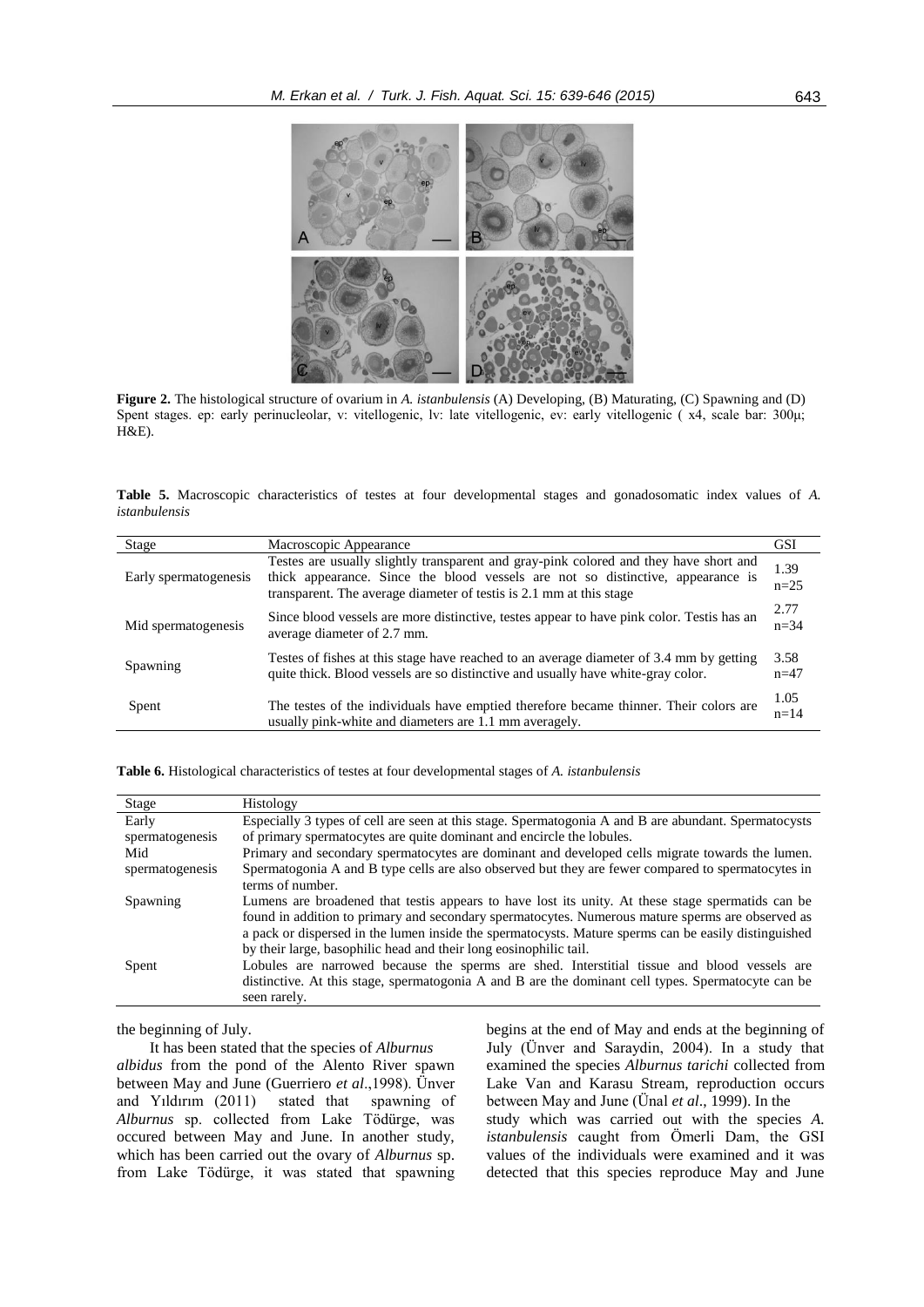

**Figure 3.** Histological appearance of testes in *A. istanbulensis* (A-B) Developing, (C-D) Maturating, (E-F) Spawning and (G-H) Spent stages. ps: primary spermatocyte, ss: secondary spermatocyte, sz: spermatozoa, s: spermatid, arrow: spermatogonia A, hollow arrow: spermatogonia B (A, C, E and G x10 scale bar: 200μ; B, D, F and H x40 scale bar: 50μ; H&E).



Figure 4. Development stages of oocytes. fc: follicle cell, N: nucleus, yv: yolk vesicle, zr: zona radiate, yg: yolk granule, arrow: nucleoli (A and B x40, scale bar:50µ; C-G x10, scale bar:100µ; H&E).

(A) Early Perinucleolar: This type of oocytes ( $r=108\mu$ ) does not have smooth shape and they have a large nucleus (56 $\mu$ ). Nucleoli are in the periphery of nucleus. Their numbers and sizes vary from cell to cell. They are round and stained dark with hematoxylin. Nucleus is eosinophilic. Oocytes are covered with a thin follicle layer.

(B) Late Perinucleolar: The sizes of oocytes (177μ) and nucleus (78μ) are larger than perinucleolar oocyte, but they are similar in terms of general features. Nucleoli are in the periphery of nucleus and numerically larger. The affinity of cytoplasm for hematoxylin has decreased, Therefore it is stained paler. Nucleus is eosinophilic.

(C) Cortical Alveoli: Small yolk vesicles are arranged as 2-3 lines in the periphery of cytoplasm in these oocytes (230μ). These vesicles are going to fill the whole cytoplasm and form bigger vesicles by merging in the end. The affinity of cytoplasm for hematoxylin decreases and it is stained paler. Nucleus  $(86\mu)$  is eosinophilic.

(D) Early Vitellogenic: The number of yolk vesicles increases and half of the cytoplasm is filled. Inside of these vesicles begin to be filled with strongly eosinophilic yolk granules and from the periphery of cytoplasm to the nucleus. This is the beginning of real vitellogenesis. The diameter of oocyte (349μ) increases, nucleus (93μ) starts to lose its smooth shape.

(E) Vitellogenic: Yolk granules fill more than the half of cytoplasm. Sizes of oocyte (515μ) and nucleus (105μ) increase. Small yolk granules cause larger yolk vesicles to be formed by merging into large vesicles. Zona raidata forms between oocyte and follicle layer and is distinctive in these types of oocytes.

(F) Late vitellogenic: Yolk granules fill two thirds or more of cytoplasm and are eosinophilic. The sizes of oocyte (620μ) and nucleus (116μ) become larger. Zona radiata is very distinctive and has become thicker.

(G) Mature: Almost the whole cytoplasm is filled with yolk granules. Nucleus begins to migrate from the center of oocyte to its periphery and ovulation occurs as a result. The diameter of oocyte reaches to its maximum value (790μ).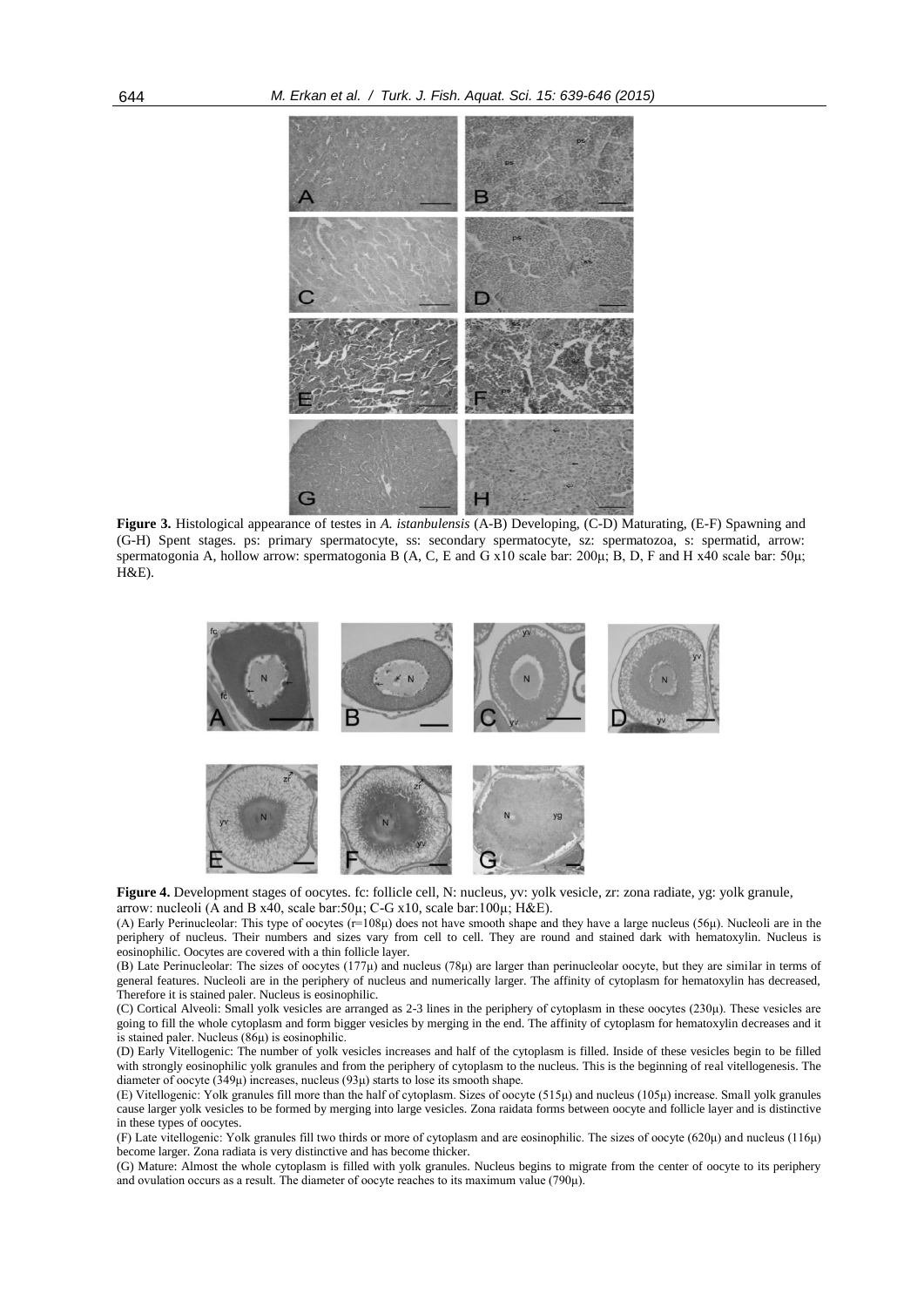

**Figure 5.** Cell ratios of female individuals of *A. istanbulensis* at each stage of development.



**Figure 6.** Cell ratios of male individuals of *A. istanbulensis* at each stage of development.

(Tarkan *et al*., 2005). These data showed that the spawning time of *A. istanbulensis* is parallel with the other *Alburnus* species. It is also known that small differences may originate from environmental factors, such as the quantity of precipitation, temperature and photoperiodism (Miranda *et al*., 2009).

In conclusion it was determined that, in accordance with the macroscopic and microscopic methods and GSI analysis, the population of *A. istanbulensis,* which lives in Darlık Dam, spawn June. The data obtained by this study will give information for future studies carried out on *A. istanbulensis.* It will also enable the reproductive cycles of *A. istanbulensis* populations that live in other regions and close species to be compared.

# **References**

- Barros, S. and Regidor, H. 2002. Reproduction in *Odontesthes bonariensis* (Atherinidae: Pisces) from north‐western Argentina. Journal of Applied Ichthyology, 18: 27-28. Doi: 10.1046/j.1439- 0426.2002.00290.x
- Guerriero, G., Paolucci, M., Bianco, P.G., Botte, V. and Ciarcia, G. 1998. The reproductive cycle of the endangered cyprinid *Alburnus albidus*: morphological changes of the gonads and plasma sex steroid fluctuations. Italian Journal of Zoology, 65: 223-226.

doi: 10.1080/11250009809386818

- Miranda, L., Strüssmann, C. and Somoza, G. 2009. Effects of light and temperature conditions on the expression of GnRH and GtH genes and levels of plasma steroids in *Odontesthes bonariensis* females. Fish Physiology and Biochemistry, 35: 101-108. Doi: 10.1007/s10695-008-9232-3
- Özuluğ, M. and Freyhof, J. 2007a. *Alburnus demiri*, a new species of bleak from Western Anatolia, Turkey (Teleostei: Cyprinidae). Ichthyological Exploration of Freshwaters, 18: 307-312.
- Özuluğ, M. and Freyhof, J. 2007b. Rediagnosis of four species of Alburnus from Turkey and description of two new species (Teleostei: Cyprinidae). Ichthyological Exploration of Freshwaters, 18: 233- 246.
- Schulz, R.W., Franca, L.R., Lareyre, J.J., Le Gac, F., Chiarini-Garcia, H., Nobrega, R.H. and Miura, T. 2010. Spermatogenesis in fish. General and Comparative Endocrinology, 165: 390-411. Doi: 10.1016/j.ygcen.2009.02.013
- Sivakumaran, K.P., Brown, P., Stoessel, D. and Giles, A. 2003. Maturation and reproductive biology of female wild carp, *Cyprinus carpio*, in Victoria, Australia. Environmental Biology of Fishes, 68: 321-332. Doi: 10.1023/A:1027381304091
- Smith, B.B. and Walker, K.F. 2004. Spawning dynamics of common carp in the River Murray, South Australia, shown by macroscopic and histological staging of gonads. Journal of Fish Biology, 64: 336-354.